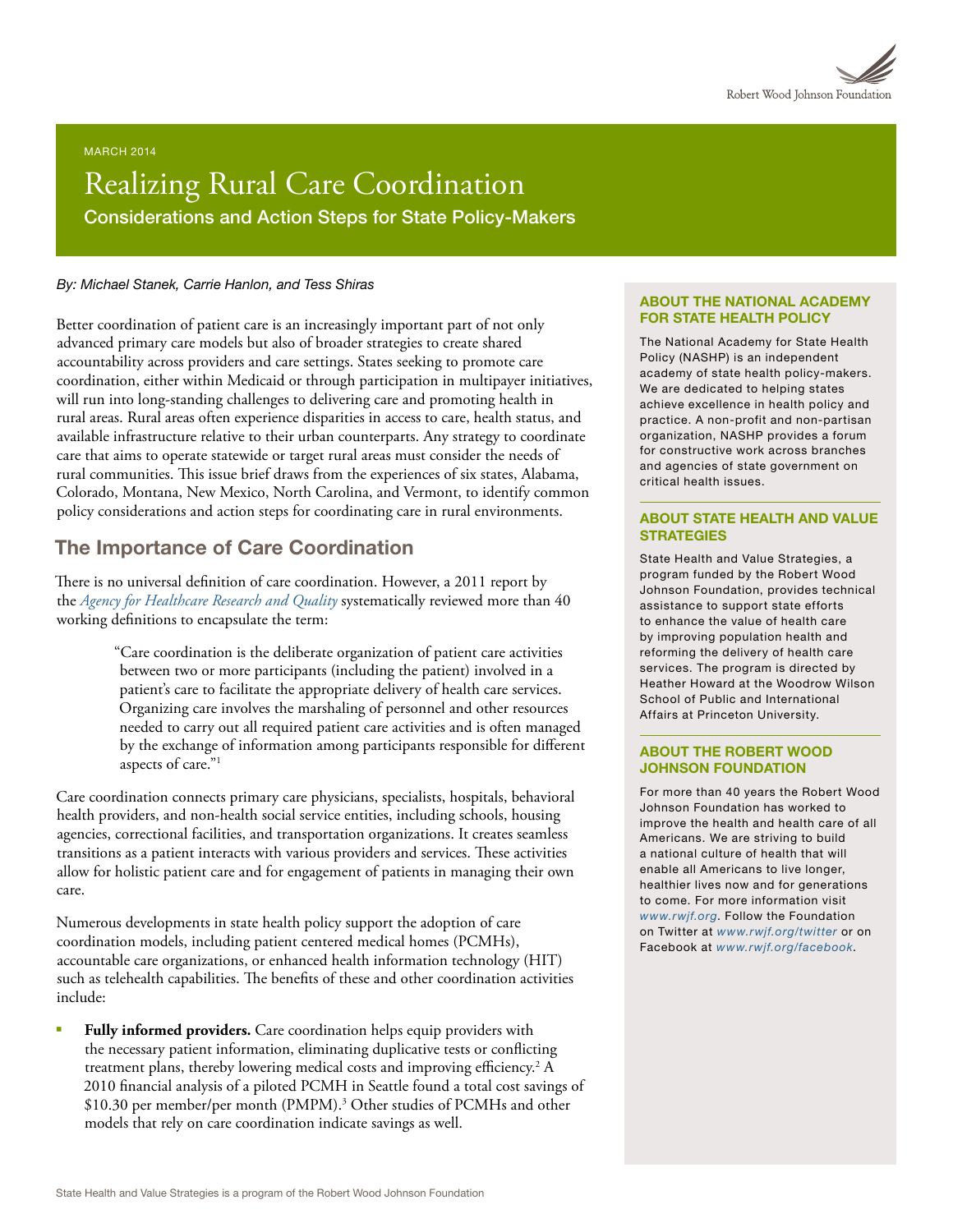- § **Support for patient self-management.** As part of care coordination, health and non-health personnel work collaboratively to ensure that each patient receives needed treatment, including self-management for behaviors such as smoking cessation or weight loss.4,5,6 For example, the Veterans Health Administration implemented a care coordination and patient self-management model involving home telehealth services that has led to 19 percent fewer hospital stays and a 25 percent reduction in the length of hospital stays for diabetes patients.<sup>7</sup>
- § **Enhanced patient experience.** With effectively coordinated care, a patient does not have to navigate the system alone and, in many cases, has a multidisciplinary network or team of personnel on which to rely.8,9,10 In one survey, 96 percent of patients reported that coordination among their various doctors was "somewhat important" or "very important" to them.<sup>11</sup>

Care coordination is especially critical for rural communities. On average, rural communities report poorer health outcomes than their urban counterparts, with a higher prevalence of chronic disease, mental illness, and obesity.<sup>12</sup> Rural communities tend to have higher poverty rates and lower health insurance rates.<sup>13</sup> To help address these disparities, each state has an Office of Rural Health designed to help improve access to and quality of health care for rural residents. Each office supports the health care delivery systems by offering technical assistance, coordinating rural health resources and activities, aiding health workforce recruitment and retention, and collecting and disseminating information.14 Relationships between Offices of Rural Health and Medicaid vary from state to state, however in some states, Offices of Rural Health work closely with state Medicaid agencies. Approximately 16 percent of rural residents are insured through Medicaid, and that statistic jumps to 42 percent of publicly insured children in rural areas.15

### Defining "Rural"

The United States Census Bureau defines a rural area as having a population of less than 50,000 people, while acknowledging that there are "urban clusters" of between 2,500 and 50,000 people within rural areas. Using the Census Bureau's definition, as of 2010, nearly 20 percent of the U.S.'s population lived in a rural area.

## Considerations for Coordinating Care in Rural Areas

Rural areas offer distinct assets and pose unique challenges, all of which are important to consider when designing or implementing a rural care coordination strategy.

**Rural communities may boast strong local relationships and knowledge of local resources.** Physicians and care coordinators may have a more detailed knowledge of locally available resources where they exist, such as food banks, behavioral health care, and social services. While the number of available resources may be less in rural areas than in more populous urban centers, closer existing relationships between providers and community-based resources may more readily support coordination of care.

**Yet rural areas often experience provider shortages and include small, isolated practices.** Currently, there are 5,800 designated Primary Care Health Professional Shortage Areas, and about 65 percent of those areas are rural.<sup>16,17</sup> In some rural counties, a single primary care provider (PCP) serves the entire population, and specialist shortages compel patients to see their PCP for all health care issues, even if a different type of provider would better address the issue. This can lead to prolonged hospital stays if a patient is unable to be discharged because he or she needs to see a specialist for follow-up appointments, and one is not located in the region. Rural PCPs also tend to be solo or small practices,<sup>18</sup> that lack the resources to hire care coordination staff or invest in care coordination tools. For example, small practices are less likely to have invested in HIT, such as electronic health records (EHRs). Nationally, the gap between EHR use in small and large (10 or more physicians) practices grew from 13 percent in 2002 to 42 percent in 2011.19 Rural practices are also naturally more isolated than practices in more urban areas.

In light of these challenges, physicians in rural communities may be more likely than others to benefit from state care coordination initiatives, particularly within the Medicaid program. Rural physicians receive almost 20 percent of their revenue from Medicaid, a higher proportion than the national average of 17 percent for physicians.20 State initiatives offer rural providers an opportunity to benefit from new models and tools to better link patients to needed services and to leverage community strengths necessary for collaboration across providers, settings, and services.

Care coordination strategies can be tailored for rural community assets and challenges. Strategies may include a special emphasis on: recruiting or training personnel to assume care coordination responsibilities or support other staff in taking on this role; developing new or making creative use of existing resources; and exploring innovations like telehealth to address practice isolation.

## Overview of Select State Strategies

The challenges of coordinating care in rural areas demand state strategies that purposefully address rural needs. This brief was informed by interviews with state officials representing six state initiatives that promote or support care coordination in rural areas. Each highlighted initiative seeks to better deliver services and better coordinate care and each operates in rural environments, either as part of a statewide effort or on a regional basis. Some highlighted states' strategies, e.g., Montana and New Mexico, narrowly hone in on care coordination, including in rural areas, whereas strategies in Alabama, Colorado, North Carolina, and Vermont incorporate care coordination in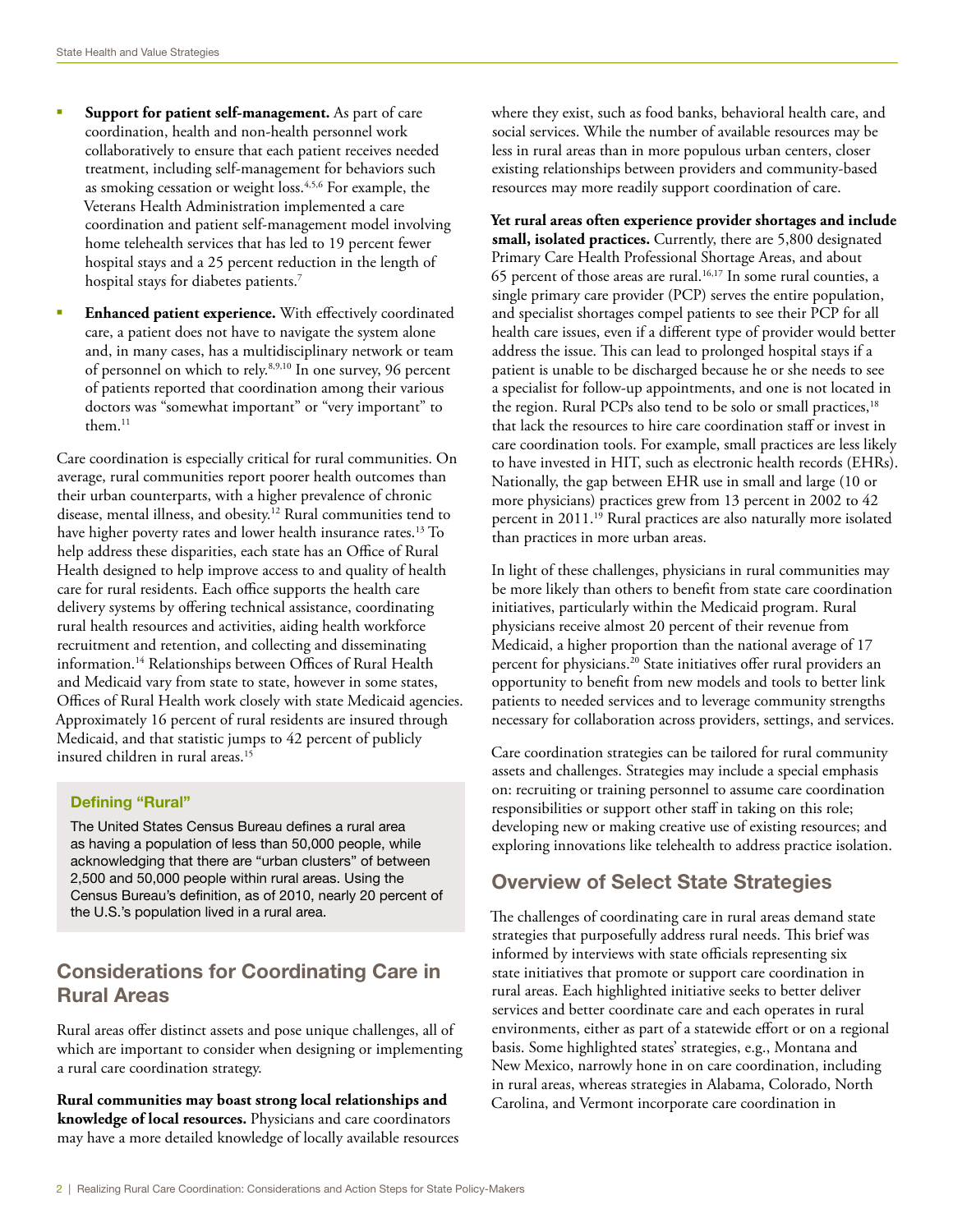rural areas as one component of broader health care delivery transformations.

#### Colorado's Accountable Care Collaborative

Under its Accountable Care Collaborative (ACC), Colorado has reorganized much of its Medicaid program around three components: 1) PCPs serving as medical homes for beneficiaries; 2) seven regional care collaborative organizations (RCCOs) responsible for coordinating care, assisting with medical, nonmedical, and social supports, and connecting beneficiaries with specialist services; and 3) a statewide data and analytics contractor that supports coordination and other functions by providing RCCOs and providers with relevant claims and utilization information.21 The ACC carves the entire state into seven regions, each of which has a single RCCO. Some of the RCCOs' regions are predominantly rural.

#### Montana's Health Improvement Program

In 2009, Montana launched its Health Improvement Program (HIP), which replaced a traditional disease management program with a larger care coordination program that placed care managers in all but one of the state's federally qualified health centers (FQHCs). The HIP focuses on high utilizers, offering care coordination services primarily to the top five percent of chronically ill Medicaid patients, though PCPs can also refer other patients into this system. Under the HIP, care managers offering care coordination services work directly for the health centers, and the FQHC receives a PMPM payment for each eligible Medicaid beneficiary.

Each participating health center—13 FQHCs and one tribal health center—covers a geographically distinct area of the state, coordinating care for Medicaid beneficiaries in multi-county regions. Although the care managers are based in FQHCs, PCPs participating in Montana Medicaid's primary care case management (PCCM) program are required to collaborate with the care managers serving their patients through the HIP.

#### New Mexico's Centennial Care

New Mexico recently launched a new comprehensive Medicaid managed care program, Centennial Care, under a 1115 Demonstration Waiver. The program integrates a range of benefits—physical, behavioral, and long-term care—that had previously been managed separately. As a result of this more integrated approach, Centennial Care is expanding Medicaid's emphasis on care coordination, which under the state's previous managed care program had focused on enrollees with long-term care needs. All managed care enrollees now receive health risk assessments that determine the level of care coordination they require; explicit levels are spelled out in managed care contracts. Managed care organizations (MCOs) are then responsible for providing care coordinators to meet the coordination needs of their enrollees. In addition to devising their own approaches, MCOs must utilize existing care coordination strategies, such

as core service agencies, which are local behavioral health entities with care coordination responsibilities, and telehealth. Medicaid MCOs in New Mexico are required by regulation to cover telehealth services as part of the benefit package offered to beneficiaries.<sup>22,23</sup>

#### Patient Care Networks of Alabama and Community Care of North Carolina

Both North Carolina and Alabama have implemented a system of community-based networks that support primary care practices by offering services—including care coordination—shared across PCPs. These non-profit networks receive PMPM payments to support PCPs and Medicaid beneficiaries through a variety of population management and population health initiatives. Community Care of North Carolina (CCNC) networks first developed when the state Office of Rural Health put out a request for proposals for networks in the late 1990s to help rural clinics and providers better serve their areas. CCNC networks are aimed at all Medicaid beneficiaries who need their services. The Patient Care Networks of Alabama (PCNA), which drew from the CCNC model, focuses on patients with chronic conditions who qualify for the state's Health Homes for Enrollees with Chronic Conditions authorized under the Affordable Care Act. Care managers supported by the networks in both states conduct assessments to identify key factors that pose challenges to care coordination, such as lack of transportation, lack of education on illnesses, non-compliance, and missed appointments.

### Vermont's Blueprint for Health

Vermont's Blueprint for Health is a public-private primary care transformation initiative that grew out of a pilot launched in 2003. The Blueprint fosters enhanced primary care practice with a three-pronged approach to care delivery based on commitment to 1) continuous quality improvement and adoption of PCMH infrastructure, 2) participation in the state's HIT infrastructure, and 3) dedication to coordination of care, including embedding community health teams (CHTs) into their practice. PCPs in the Blueprint are expected to manage most patient needs, with the CHTs providing more intensive care coordination and support for higher need patients.

The CHTs, locally designed and implemented multi-disciplinary teams that provide care coordination and management services, are the centerpiece of the Blueprint's care coordination strategy. Blueprint practices and CHTs serve enrollees from all payers. The practices receive PMPM payments from all payers in the state including Medicare, through the Medicare Advanced Primary Care Practice Demonstration—to provide services. CHTs receive \$350,000 for every 20,000 patients served.

## Action Steps for States

The experiences of these states reveal a set of key decision points common to the development of each initiative. States considering care coordination strategies that will incorporate or exclusively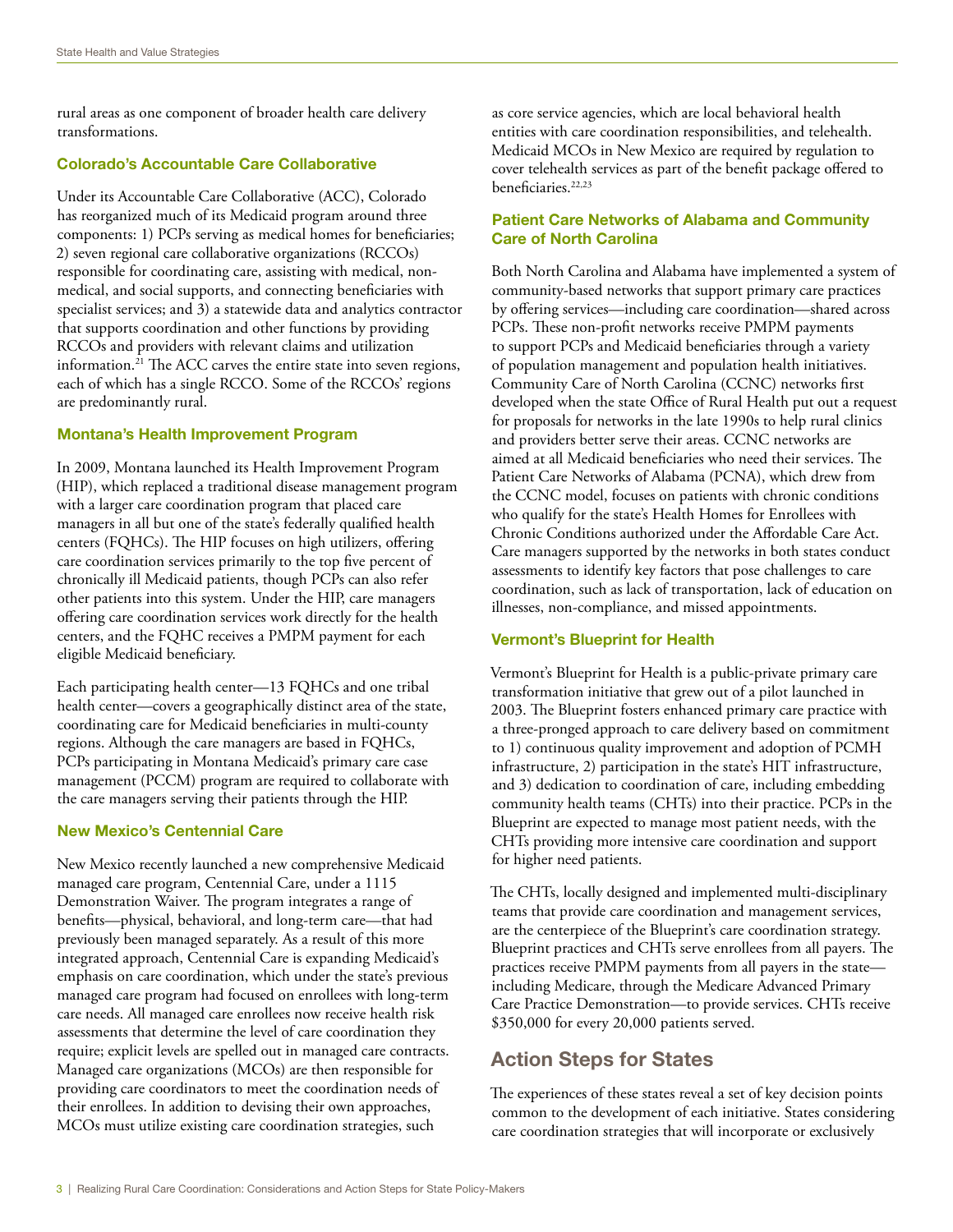target rural areas will need to consider a number of potential action steps in designing and implementing an effective strategy.

### Assemble Key Stakeholders in Rural Areas and Seek Out Partners in State Government

State partners hoping to better coordinate care for rural populations will need to engage a variety of stakeholders in the design and planning of new initiatives. The voices of rural stakeholders are critical for ensuring that unique challenges to care coordination in rural areas are adequately addressed, including in broader initiatives that will reach both rural and urban areas.

**Use public forums and develop formal roles for local rural stakeholders to build relationships in rural areas.** Physicians and other local stakeholders are key to the planning and execution of care coordination strategies, particularly in rural areas where direct relationships and a strong sense of community are dominant dynamics. Engaging local partners—particularly those who will be charged with implementing key components of any care coordination strategy—is essential for securing buy-in. Several states indicated that providers in rural areas were initially wary of new state programs or of personnel brought in from other areas of the state. Officials in Colorado pointed to logistical challenges of engaging with the small independent providers common to rural areas: "We were asking primary care providers to sign a 40 page state contract, which is extremely intimidating [for providers with no legal department]."

Each state addressed provider wariness by engaging providers from across the state in public forums. While Colorado did not have the resources to hold stakeholder meetings outside of the state capital during the planning process, interviewees felt that other states would benefit from doing so if they are able. The state instead held teleconferences with stakeholders unable to travel to the capital. Following the launch of the RCCOs that are primarily responsible for working with PCPs to coordinate patient care, RCCOs have held ACC Program Improvement Advisory Committee meetings in their communities. These forums sometimes allow them to take stock of available community resources relevant to care coordination, like food and housing services. In developing its FQHC-based care coordination strategy, Montana benefited from a robust working relationship with the state's Primary Care Association (PCA) and health centers. The PCA helped the state to facilitate meetings with the health centers during the design phase, building trust and encouraging engagement of the providers critical to the initiative's implementation.

In some cases, states secured buy-in by incorporating rural stakeholders into formal roles on decision-making structures that oversee the state initiative. Informal conversations between insurers, the executive branch, and other stakeholders in Vermont during the initial planning process evolved into a formal committee structure for governing the Blueprint. One official stressed that consideration of rural needs was a natural and

essential part of this planning process due to the state's geography and noted that this multistakeholder process was a critical factor in the success of the Blueprint. This approach will be especially important for programs that aim to garner multi-payer support and extend their reach beyond publicly insured patients.

**Partner with state agencies that serve rural areas.** Successful care coordination initiatives also require strong collaboration within state government. An "all hands on deck" approach to building needed infrastructure or repurposing existing infrastructure in rural areas to facilitate coordination means engaging multiple agencies that have a stake in serving rural communities. Vermont's Blueprint has a close working relationship with the state Office of Rural Health at the Department of Health; the Blueprint incorporates goals and tools for improving access in rural areas identified by the Department of Health into its on-the-ground work with rural practices. During the past year they have jointly sponsored learning collaboratives on asthma, cancer screening, and opiate addiction and have put forth the *Hub and Spoke* initiative which adds licensed addictions treatment counselors and nurse care coordinators to practices offering medication assisted treatment for opiate addictions.

Similarly, Alabama's Medicaid agency collaborates with the state's Office of Primary Care and Rural Health, allowing the office to produce brochures highlighting care coordination services available under the Patient Care Networks. The state's Medicaid agency also has a close relationship with the public health department, which retains care management and coordination responsibilities for areas of the state not served by the Patient Care Networks. Recognizing that care coordination is a major undertaking, Colorado's Department of Health Care Policy and Financing consulted a number of partners at the state level during the design process, including departments focused on public health, human services, housing, and corrections. The state tried to align services across agencies where possible, including those serving rural areas, and invited representatives of other state agencies to participate in public forums on the initiative.

### Survey the Existing Infrastructure in Rural Areas of the **State**

Care coordination requires a number of key resources to succeed: qualified providers with whom to connect patients, trained care coordinators to help patients navigate and bridge systems of care, and supports like HIT tools that facilitate information sharing. In rural areas in particular, finding new resources with which to build an initiative from scratch may be challenging. States with successful care coordination strategies often have opted to build on existing infrastructure in rural areas. However, states must also identify gaps in rural infrastructure and take action to address them.

**Identify and build on previous collaboration and care coordination experience in rural areas***.* States and rural areas in particular may have unique strengths, from existing relationships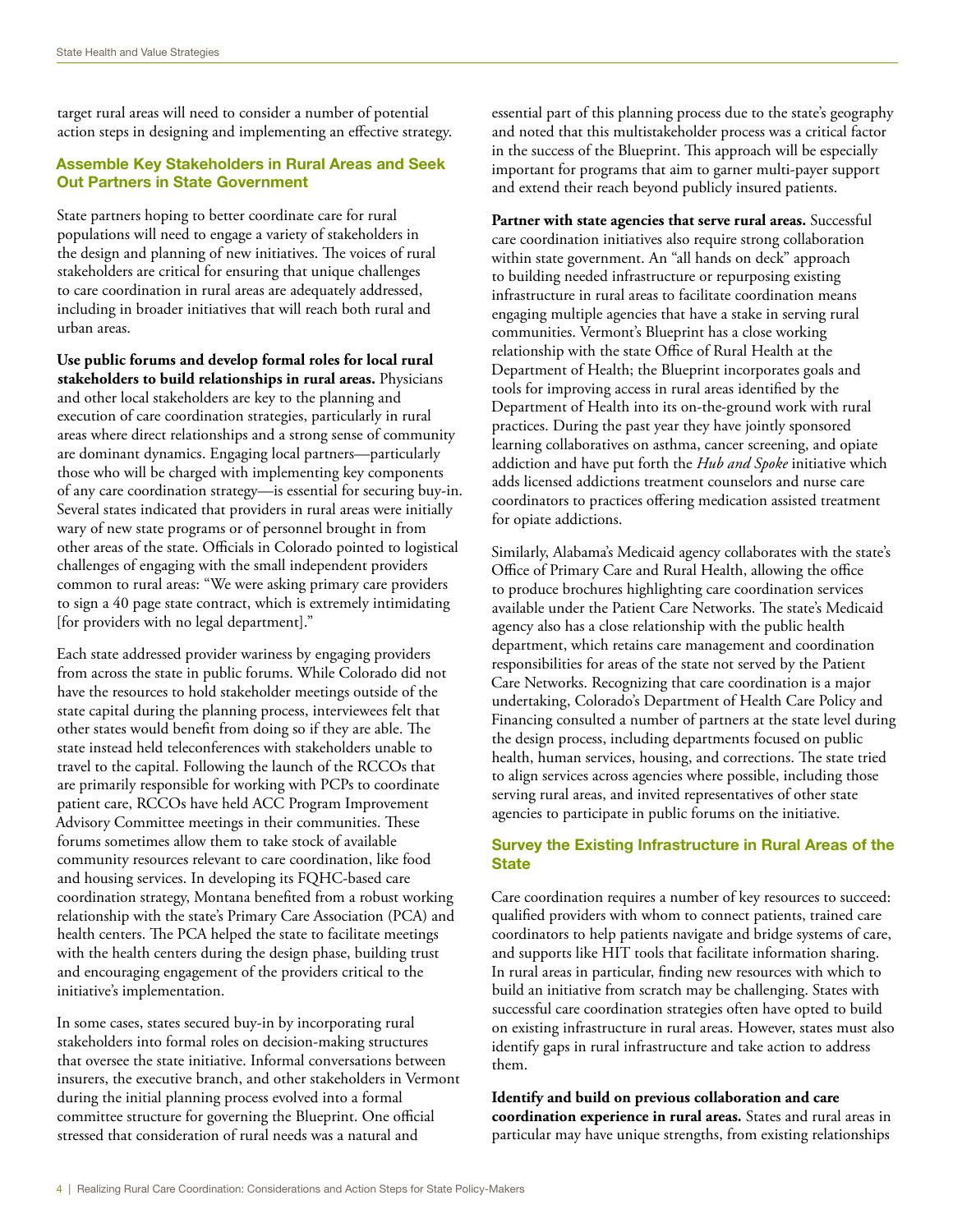to information technology infrastructure. Policy-makers in Montana saw an opportunity to integrate organizations and providers that were already dedicated to serving the underserved at the local level, building on a robust FQHC network in the state. As one state official shared, "FQHCs are uniquely positioned to do primary care, so by attaching this program [HIP] to them, they already had the mission in mind that we were looking for."

New Mexico built upon care coordination requirements that had previously applied only to a long-term care managed care program; under Centennial Care, this approach has been expanded to the entire Medicaid population. The Medicaid agency has helped to disseminate to other Centennial Care MCOs the lessons learned about coordinating care for rural beneficiaries by the former long-term care MCOs. The new Centennial Care MCOs are contractually obligated to link their care coordination efforts with existing infrastructure in the state. This includes collaborating with core service agencies, including community mental health centers, in many rural areas that focus on meeting behavioral health needs but work to coordinate a broader array of services for beneficiaries.<sup>24</sup>

Other states also built on existing community-based organizations or relationships as they designed new care coordination strategies. Colorado formed its RCCOs out of a "hodge-podge" of organizations ranging from former health plans to communitybased organizations without experience with government contracting. The connection to the community and to providers enjoyed by these organizations is an asset, particularly in rural areas where one informant suggested they make care coordination "…easier because the relationships are so tight." The Community Care Networks of North Carolina grew out of efforts to support rural providers by sharing care management resources across PCPs serving Medicaid patients under a PCCM program.

**Consider incremental implementation and practice support services to accommodate care coordination staffing needs in rural areas.** Promoting care coordination in rural areas requires providers to serve those regions, as well as personnel who can connect patients to needed resources and help patients experience continuity of care across settings. A more sparse rural workforce may require contingency plans for staff vacancies, as the loss of even a single care coordinator could temporarily leave multiple rural counties without coordination services. States hoping to reach rural areas with their care coordination strategy may need a more specific plan for workforce development because of the importance of developing new skills needed for care coordination.

Primary care provider recruitment was a priority in the first year of Colorado's initiative. The Medicaid agency allowed RCCOs to use a phased rollout to allow sufficient time for provider recruitment, including in rural counties. This ensured the RCCOs were prepared to meet beneficiaries' needs. State officials cited this decision to allow time for a ramp up of the program as a key success factor in extending care coordination services to rural areas of Colorado. Similarly, New Mexico built a year-long

readiness review into its implementation plan for Centennial Care, dedicating an entire year before the launch of the new MCOs to training the MCOs on care coordination and ensuring that each organization was prepared to discharge its coordination responsibilities, including having appropriate care coordinator staffing levels.

Participating providers may need additional supports to implement a state's care coordination strategy, particularly rural providers who may lack resources for the model chosen by the state. Vermont has practice facilitators working in each Blueprint practice to help integrate CHTs into the practices' workflows. These facilitators also assist practices with quality improvement, data collection, and implementation of evidence-based guidelines for care delivery and coordination. Each facilitator works with 8 to 10 practices and is funded through a line item in the state budget, which is supported by savings achieved under the state's 1115 waiver.25

Montana, on the other hand, found that its FQHCs had little trouble finding qualified care coordinators, despite specific state requirements. For example, coordinators must have a chronic care professional certification in addition to being a registered nurse, licensed practical nurse, or behavioral health professional. Within three to six months of the HIP launch, all participating FQHCs were staffed to provide the care coordination services. Before settling on a PMPM approach to financing the care coordinators in FQHCs, the state had expected the HIP would be financed through grants to participating FQHCs. The state solicited grant proposals from FQHCs and, though the grant approach to financing was abandoned, the officials credit the request for proposal process with helping health centers to think through and plan their approaches and staffing needs.

### **Recognize that gaps in rural HIT may need to be addressed before implementation of care coordination models.**

Technology to support information sharing across care settings and analysis of patient data, described by one informant as "the most complicated and frustrating part" of care coordination strategies, is key to the success of these models. In a more coordinated system, care providers must have the right patient information at the right time, and care coordinators need patient information to target their services. HIT supports this real-time information sharing between providers, as well as analysis of administrative data to identify high needs patients. Each state strategy explored below relies on new HIT tools to facilitate and enhance care coordination.

Vermont relies on its statewide health information exchange and a centralized registry to support communication between providers and CHTs. The state has found that this communication capacity has strengthened care networks, particularly in rural areas. Montana uses information technology tools to target the top five percent of utilizers within the Medicaid program. Predictive modeling software purchased by the state and implemented specifically for the HIP draws from claims data to assign a risk score to all Medicaid beneficiaries in the state based on utilization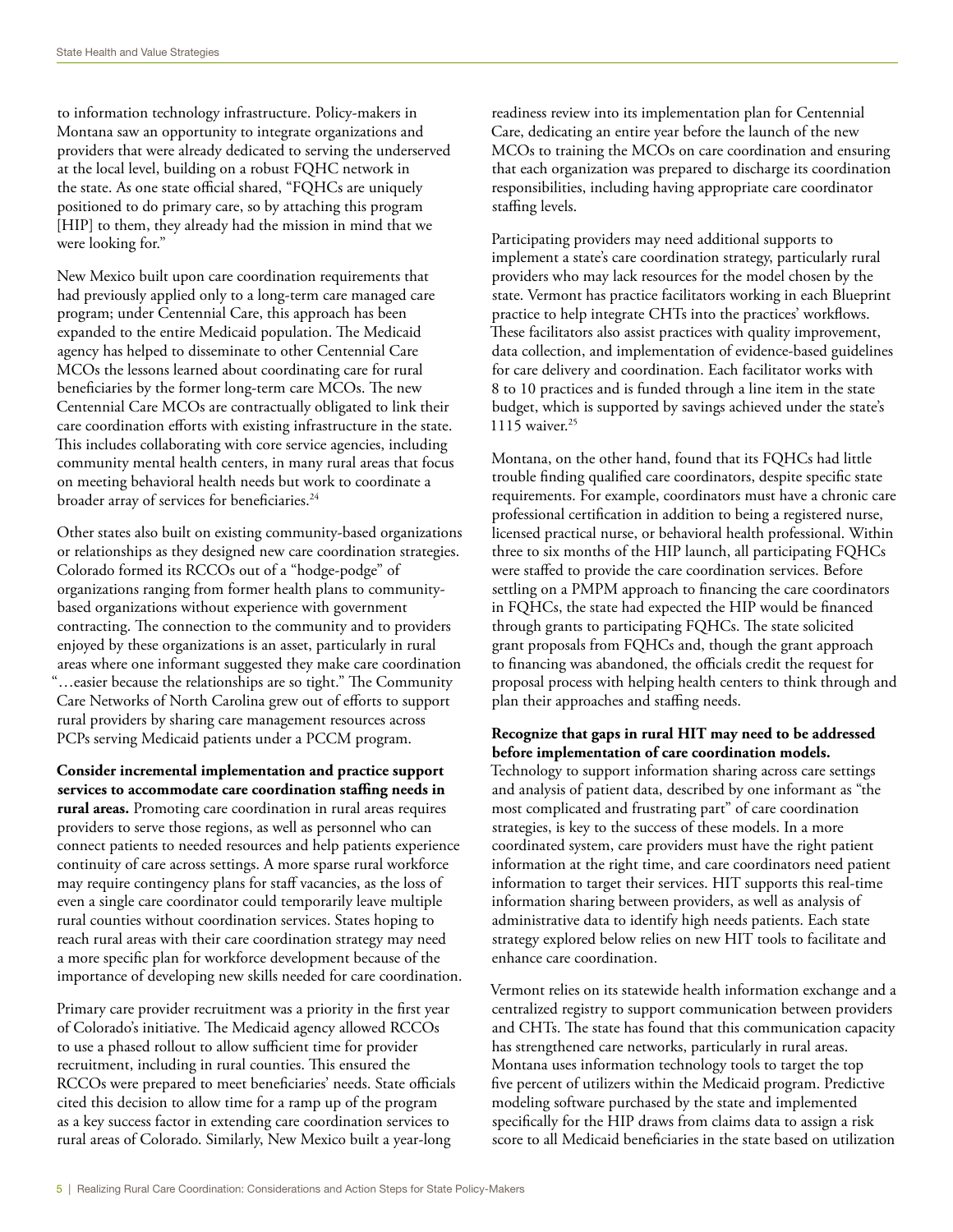patterns. Without this software, community health centers would not have this data analytic capacity and would be unable to systematically identify beneficiaries most in need of care coordination services.

Recognizing that participating PCPs, including those in resource-strapped rural areas, would lack internal data analytics capacity, Colorado made the creation of a statewide data analytics contractor a key component of its Accountable Care Collaborative. RCCOs and PCPs can take advantage of userfriendly portals to access patient data and claims collected and analyzed by the contractor. As part of its analysis of utilization data, the contractor provides predictive modeling support to help the RCCOs and providers identify and target care coordination services to high-risk beneficiaries.<sup>26</sup>

In New Mexico, the MCOs are contractually required to make their Centennial Care health information available to the New Mexico Health Information Exchange (HIE) and to financially support the New Mexico Health Information Collaborative as the operator of the HIE. The MCOs must also develop a delivery system improvement project to increase the use of EHRs by providers and to increase the number of providers who participate in the exchange of electronic health information using the HIE. At least one MCO is exploring reimbursement models to incentivize rural providers in particular to adopt EHRs and participate in the HIE.

#### Design the State-Level Policy Structures that Will Govern the Program

Regardless of whether a care coordination initiative is exclusive to rural areas, rural considerations will be important to its success. States must establish an overarching policy framework for these initiatives that explicitly encompasses rural considerations or leaves room for the entities administering the program to respond to local needs.

**Identify existing Medicaid policy to build on and new policies needed to govern the initiative.** Programs within Medicaid may leverage existing policy, such as waivers. Montana, Alabama, and North Carolina each built upon existing PCCM infrastructure in the state because a degree of care coordination responsibility is implicit in PCCM. While North Carolina and Alabama ultimately transitioned to using a Medicaid state plan amendment, each of the three states initially amended an existing 1915(b) freedom of choice waiver to create enhanced PCCM programs. The process of developing these waiver amendments impressed upon officials in these states the importance of incorporating sufficient time for development, and federal review and approval of waivers.

Other states may find that entirely new policies are needed to implement their strategy. Vermont's Blueprint traces its genesis to an executive initiative launched in 2003. In 2005, the program was included in a new 1115 Demonstration waiver awarded to Vermont's Medicaid program, and the Blueprint was codified by

the passage of state legislation in 2006. Colorado's ACC emerged from the recommendations of a Blue Ribbon Commission in the state and, like North Carolina, required approval of a new Medicaid state plan amendment.

Other policy decisions can also dictate the success of a care coordination strategy or initiative. Decisions influencing provider participation are particularly significant in rural regions of a state where even a small number of non-participating providers could cripple a care coordination initiative's effectiveness To encourage more providers to participate in its initiative, Colorado deliberately incorporated flexibility into its medical home standards. For instance, one official shared that a poll of rural PCPs had revealed relatively limited EHR capacity. Strict requirements for EHR use in the state's medical home qualifications would have led to a much more limited primary care network for the ACC in rural areas. As a result, Colorado allows RCCOs to help rural PCPs to build medical home capacity instead of requiring it upfront as a condition of participation. In addition to requiring Centennial Care's MCOs to cover telehealth which helps to connect PCPs, specialists, and patients who may be far apart geographically, New Mexico has moved to promote the use of telehealth by relaxing regulatory requirements. The Medicaid agency removed restrictions on the services that can be provided using teleheath and eliminated requirements that telehealth be confined to frontier areas.

**Consider early on methods and resources for assessing impact on a regional or rural basis**. Officials in several highlighted states identified tracking the impact of their initiatives as a particularly important consideration for states. However, many states may find assessing impact of care coordination strategies challenging. States that have struggled with this aspect of program design identified a need for upfront money to support a method for collecting assessment and evaluation information, as well as robust systems for collecting administrative data. Despite these challenges, some states have incorporated an impact assessment into their programs.

For instance, Colorado's ACC focuses on impact assessments, tying RCCO incentive payments to high performance on key indicators on well-child visits, emergency room visits, 30-day hospital readmissions, and medical imaging. Because effective care coordination will support appropriate utilization of these services, performance on these metrics offers insights on the impact of the coordination. The state also tracks financial impact closely and submits annual reports to the legislature that detail cost savings, as the initiative is designed to be cost neutral. The RCCOs in turn report to the state on a quarterly basis, detailing key components of care coordination strategies like the relationships they have created with non-medical resources like food and housing services.

Vermont benefits from the existence of an all payer claims database that compiles administrative data from payers and can be used to examine expenditure and utilization data to gauge the impact of the Blueprint. These data, along with process measures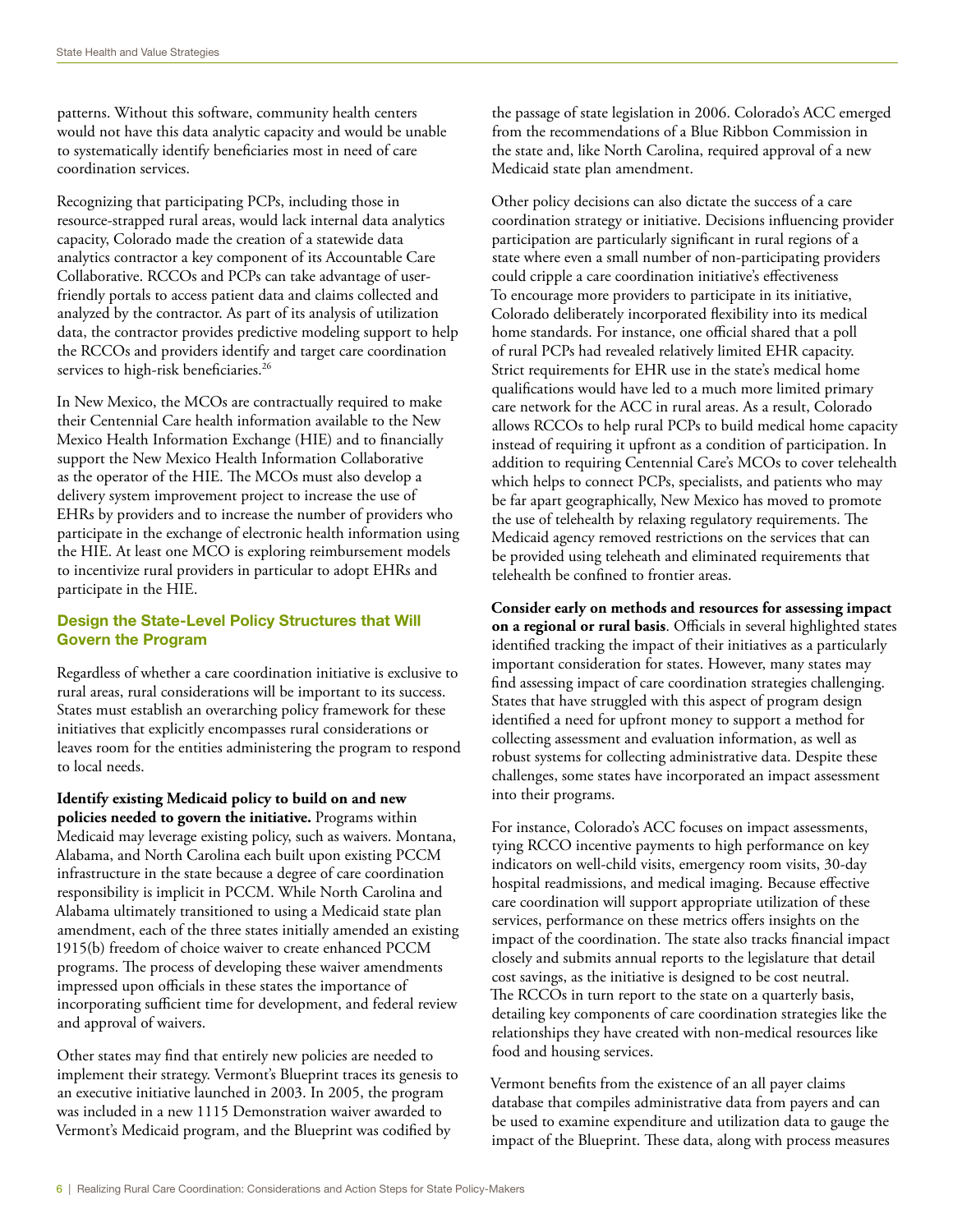that examine care delivery, have been key to Vermont's strategy for demonstrating impact since the launch of the Blueprint; the most recent annual report on the Blueprint found improvements in quality and evidence that payer investments in the Blueprint's PCMHs and CHTs were more than offset by reductions in health care spending.<sup>27</sup> Under New Mexico's Centennial Care managed care contracts, 1.5 percent of MCOs' capitation amounts are contingent upon the MCO meeting annual delivery system improvement targets. For 2014, the MCOs have four improvement targets, one of which is increasing specialist interactions using telehealth in rural and frontier areas by at least 15 percent. Each 2014 improvement target is worth 25 percent of the total withheld amount.

#### Consider the Balance of State and Local Needs Within Care Coordination Strategies

While the state-level policy structures governing the initiative will outline the contours of care coordination strategies, some decision-making authority will be left in the hands of the entities closer to the on-the-ground implementation of care coordination strategies. The PMPM payment structures that many state care coordination strategies use lend themselves to the provision of a diverse array of services and supports tailored to local needs. States will need to decide how much flexibility to build in at the policy level to allow local entities responsible for care coordination to respond to rural challenges. Greater local autonomy will come at the expense of standardization of care coordination approaches.

**Identify entities responsible for arranging or delivering care coordination services in rural areas and the population served.** Determining which entities will be responsible for delivering or securing care coordination services is a key design decision for policy-makers.

- § Alabama and North Carolina's approaches rely on nonprofit community-based networks. The two states' networks differ in their targeted populations. Alabama's networks are aimed at health home-eligible individuals with chronic conditions, while North Carolina's networks serve all Medicaid beneficiaries in their geographic areas.
- Vermont's CHTs are a critical component of the Blueprint model and help to bring cohesion to rural areas of the state, which often have more dispersed primary care practices. A state official emphasized their importance, suggesting that, "the secret sauce, the magic, is the coordination that we have—the way the teams have come together," particularly in rural areas.
- § Montana chose its network of FQHCs as the locus of care coordination for Medicaid beneficiaries in the state. In developing regulations to govern the HIP, Montana Medicaid adopted a philosophy of flexibility to ensure that the FQHCs have latitude to meet the needs of rural communities as they see fit.
- § Colorado placed responsibility for care coordination in the hands of its seven RCCOs. These organizations not only help to coordinate care for patients across settings, they also serve primary care practices, offering administrative support and clinical tools for practice transformation.
- New Mexico is relying on MCOs to develop appropriate care coordination strategies for enrollees across the state. Specific care coordination activities that must be conducted by MCOs based on the level of care coordination needed, as determined by a comprehensive needs assessment, are spelled out in contracts. While the state has deliberately avoided being over prescriptive, care coordination is a critical piece of the service package MCOs offer.

**Grant local entities autonomy to develop tailored care coordination strategies***.* The recognition that communities face differences in service availability and physical geography is an important part of designing health programs, whether statewide or concentrated in particular areas. As a state official in Montana said of the FQHCs that administer the HIP, "they know their resources and the people—it works best to let them do it." The result is that in many initiatives, the role of the state has been to design a broad policy framework in which local entities charged with coordinating care can flourish, developing individualized strategies for care coordination in response to local challenges, including challenges unique to rural environments.

Under Vermont's Blueprint, the CHTs identify and address gaps in service delivery and care coordination at the local level, often in consultation with health care providers, hospitals, and human services. The varying challenges faced by rural areas of the state were addressed by moving care coordination planning to the local level. As a result, various strategies—such as nurse coordinators or mental health social workers being "rented out" to Blueprint practices by a mental health agency—have emerged at the local level.

Colorado's RCCOs perform gap analyses of their regions and explore options for building "medical neighborhoods" to meet enrollees' medical and non-medical needs. Different RCCOs have designed different strategies for supporting rural populations based on local relationships, resources, and needs. RCCOs may also delegate care coordination responsibilities to PCPs when appropriate. This regional approach has resulted in unique local care coordination strategies. One region uses communitybased teams to coordinate care, another focuses on partnering mental health centers with primary care practices to build shared resources for coordination, while yet another provides care coordination services in the home and partners with firefighters to focus on patients who frequently call 911.

Similarly, care networks in Alabama and North Carolina use internal data analytics to determine the needs of the local population. The networks then tailor approaches to meet the needs identified. For instance, Alabama's PCNAs can contract with specialists as they see fit, while in North Carolina network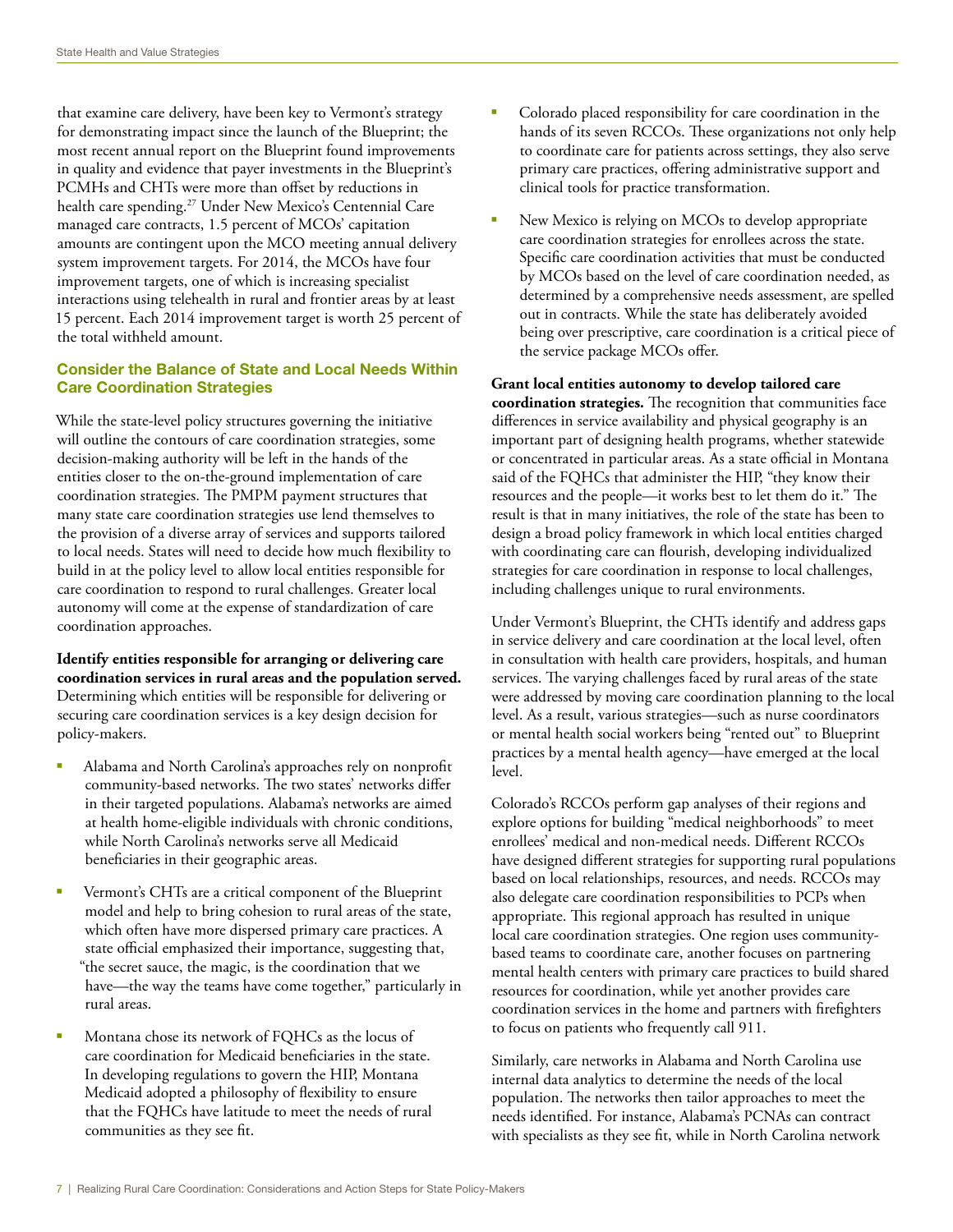psychiatrists provide support to the networks, PCPs and care managers for services (i.e., quality improvement and consultation) that not covered by fee for service.

## **Conclusion**

The experiences of Alabama, Colorado, Montana, New Mexico, North Carolina, and Vermont facilitating care coordination in rural environments offer lessons for states considering similar approaches. Officials in these states are proud of their successes to date in meeting the needs of rural populations, yet many were also able to identify several areas in which improvements are still underway. Such areas for improvement include developing strategies for engaging specialists and using them more efficiently, new approaches to addressing provider shortages in rural areas, additional supports for providers extending their after-work hours, and integration of behavioral health with primary care. By engaging key stakeholders and partners in rural areas, leveraging existing rural infrastructure, and balancing state-level policy structures with local needs, states are addressing care coordination in rural areas. These states' decision points, considerations, and

action steps provide a platform upon which state policy-makers can build to better coordinate care in rural areas.

## Acknowledgements

The authors wish to thank the individuals who gave generously of their time to inform and review this brief: Chris Collins, North Carolina Office of Rural Health and Community Care; Kathryn Jantz and Kevin Wilson, Colorado Department of Health Care Policy and Financing; Nancy Leslie-Smith and Kim Carter, New Mexico Medical Assistance Division; Carolyn Miller, Alabama Medicaid; Carolina Nkouaga and Arthur Kaufman, Office for Community Health, University of New Mexico; Jenney Samuelson, Vermont Blueprint for Health; and Wendy Sturn, Montana Health Resources Division.

The authors also wish to thank Neva Kaye from the National Academy for State Health Policy and Beth Waldman from Bailit Health Purchasing for contributions to this brief. Finally, the authors would like to thank the Robert Wood Johnson Foundation for making this brief possible.

## **Endnotes**

- 1. *Chapter 2. What is Care Coordination?: Care Coordination Measures Atlas.* Rockville, MD: Agency for Healthcare Research and Quality, 2011, *<http://www.ahrq.gov/professionals/systems/long-term-care/resources/coordination/atlas/chapter2.html>*
- 2. Thomas V. *What Works in Care Coordination? Activities to Reducing Spending in Medicare Fee-for-Service.* Washington: AcademyHealth,2012, *<http://www.academyhealth.org/files/RICareCoordination.pdf>*
- 3. Reid RJ, Coleman K, Johnson EA, et al. "The Group Health Medical Home At Year Two: Cost Savings, Higher Patient Satisfaction, And Less Burnout For Providers." *Health Affairs*, 29(5), 835-43,May 2010, *<http://content.healthaffairs.org/content/29/5/835.full>* (accessed December 2013).
- 4. McDonald KM, Sundaram V, Bravata DM, et al. *Closing the Quality Gap: A Critical Analysis of Quality Improvement Strategies*. Rockville, MD: Agency for Healthcare Research and Quality, 2007, *[http://www.ahrq.gov/research/findings/evidence-based-reports/](http://www.ahrq.gov/research/findings/evidence-based-reports/caregap.pdf) [caregap.pdf](http://www.ahrq.gov/research/findings/evidence-based-reports/caregap.pdf)*
- 5. *Benefits of EHRs: Improved Care Coordination. Washington: U.S. Department of Health and Human Services*, 2013, *[http://www.healthit.](http://www.healthit.gov/providers-professionals/improved-care-coordination) [gov/providers-professionals/improved-care-coordination](http://www.healthit.gov/providers-professionals/improved-care-coordination)* (accessed December 2013).
- 6. *Care Coordination*. Washington: SAMHSA-HRSA Center for Integrated Health Solutions, 2013, *[http://www.integration.samhsa.gov/](http://www.integration.samhsa.gov/workforce/care-coordination) [workforce/care-coordination](http://www.integration.samhsa.gov/workforce/care-coordination)* (accessed December 2013).
- 7. Darkins A, Ryan P, Kobb R, et al. "Care Coordination/Home Telehealth: The Systematic Implementation of Health Informatics, Home Telehealth, and Disease Management to Support the care of Veteran Patients with Chronic Conditions." *Telemedicine Journal and e-Health*, 14(10): 1118-26, 2008.
- 8. *Closing the Quality Gap.*
- 9. *Benefits of EHRs*.
- 10. *Care Coordination.*
- 11. *Closing the Quality Gap.*
- 12. *Mental Health and Rural America: 1994-2005.* Washington: U.S. Department of Health and Human Services, Health Resources and Services Administration, Office of Rural Health Policy, 2005, *<ftp://ftp.hrsa.gov/ruralhealth/RuralMentalHealth.pdf>*